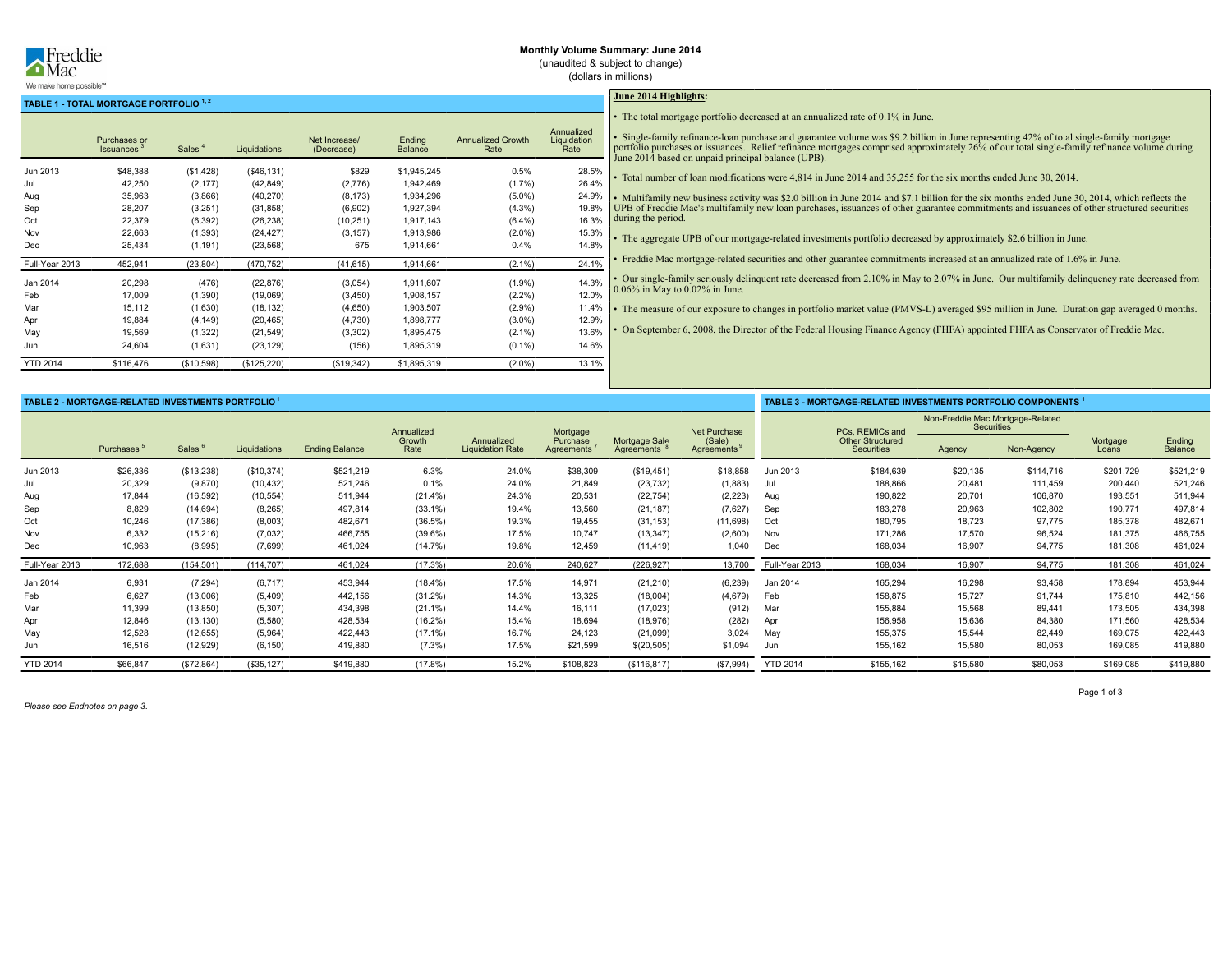# **TABLE 4 - FREDDIE MAC MORTGAGE-RELATED SECURITIES AND OTHER GUARANTEE COMMITMENTS <sup>1,10</sup> <b>TABLE 4 - FREDDIE MAC MORTGAGE-RELATED** STA

|                 | <b>Issuances</b> | Liquidations <sup>11</sup> | <b>Net</b><br>Increase/<br>(Decrease) | Ending Balance <sup>12</sup> | Annualized<br><b>Growth Rate</b> | Annualized<br><b>Liquidation Rate</b> |
|-----------------|------------------|----------------------------|---------------------------------------|------------------------------|----------------------------------|---------------------------------------|
| Jun 2013        | \$49,401         | ( \$41, 879)               | \$7,522                               | \$1,608,665                  | 5.6%                             | 31.4%                                 |
| Jul             | 39,656           | (38, 232)                  | 1,424                                 | 1,610,089                    | 1.1%                             | 28.5%                                 |
| Aug             | 38,625           | (35, 540)                  | 3,085                                 | 1,613,174                    | 2.3%                             | 26.5%                                 |
| Sep             | 28,435           | (28, 751)                  | (316)                                 | 1,612,858                    | $(0.2\%)$                        | 21.4%                                 |
| Oct             | 25,143           | (22, 734)                  | 2,409                                 | 1,615,267                    | 1.8%                             | 16.9%                                 |
| Nov             | 24,764           | (21, 514)                  | 3,250                                 | 1,618,517                    | 2.4%                             | 16.0%                                 |
| Dec             | 22,620           | (19, 466)                  | 3,154                                 | 1,621,671                    | 2.3%                             | 14.4%                                 |
| Full-Year 2013  | 460,766          | (424,590)                  | 36,176                                | 1,621,671                    | 2.3%                             | 26.8%                                 |
| Jan 2014        | 21,114           | (19, 828)                  | 1,286                                 | 1,622,957                    | 1.0%                             | 14.7%                                 |
| Feb             | 18,858           | (16,939)                   | 1.919                                 | 1,624,876                    | 1.4%                             | 12.5%                                 |
| Mar             | 15,979           | (15, 862)                  | 117                                   | 1,624,993                    | 0.1%                             | 11.7%                                 |
| Apr             | 20,207           | (17,999)                   | 2,208                                 | 1,627,201                    | 1.6%                             | 13.3%                                 |
| May             | 19,867           | (18,661)                   | 1,206                                 | 1,628,407                    | 0.9%                             | 13.8%                                 |
| Jun             | 22,160           | (19,966)                   | 2,194                                 | 1,630,601                    | 1.6%                             | 14.7%                                 |
| <b>YTD 2014</b> | \$118,185        | (\$109, 255)               | \$8,930                               | \$1,630,601                  | 1.1%                             | 13.5%                                 |

|          | TABLE 6 - DELINQUENCIES - TOTAL <sup>14</sup> |                             |       |             | <b>TABLE 7 - OTHER INVESTMENTS 16</b> |                       |                 | <b>TABLE 8 - INTEREST-RATE RISK</b> |
|----------|-----------------------------------------------|-----------------------------|-------|-------------|---------------------------------------|-----------------------|-----------------|-------------------------------------|
|          |                                               | Single-Family <sup>15</sup> |       | Multifamily |                                       |                       |                 | Portfolio M<br>(PMVS-<br>(dollars i |
|          | Non-Credit<br>Enhanced                        | Credit<br>Enhanced          | Total | Total       |                                       | <b>Ending Balance</b> |                 | <b>Monthly Average</b>              |
| Jun 2013 | 2.31%                                         | 6.12%                       | 2.79% | 0.09%       | Jun                                   | \$51,398              | Jun 2013        | \$365                               |
| Jul      | 2.24%                                         | 5.90%                       | 2.70% | 0.06%       | Jul                                   | 64,536                | Jul             | 237                                 |
| Aug      | 2.25%                                         | 5.34%                       | 2.64% | 0.05%       | Aug                                   | 72,277                | Aug             | 247                                 |
| Sep      | 2.20%                                         | 5.20%                       | 2.58% | 0.05%       | Sep                                   | 70,896                | Sep             | 186                                 |
| Oct      | 2.12%                                         | 5.04%                       | 2.48% | 0.06%       | Oct                                   | 88,648                | Oct             | 146                                 |
| Nov      | 2.07%                                         | 4.91%                       | 2.43% | 0.05%       | Nov                                   | 105,386               | Nov             | 60                                  |
| Dec      | 2.04%                                         | 4.83%                       | 2.39% | 0.09%       | Dec                                   | 77,150                | Dec             | 56                                  |
|          |                                               |                             |       |             | Full-Year 2013                        | 77,150                | Full-Year 2013  | 235                                 |
| Jan 2014 | 2.00%                                         | 4.73%                       | 2.34% | 0.05%       | Jan 2014                              | 59,314                | Jan 2014        | 207                                 |
| Feb      | 1.96%                                         | 4.58%                       | 2.29% | 0.05%       | Feb                                   | 42,666                | Feb             |                                     |
| Mar      | 1.89%                                         | 4.40%                       | 2.20% | 0.04%       | Mar                                   | 44,131                | Mar             | 28                                  |
| Apr      | 1.84%                                         | 4.26%                       | 2.15% | 0.05%       | Apr                                   | 34,174                | Apr             | 25                                  |
| May      | 1.81%                                         | 4.12%                       | 2.10% | 0.06%       | May                                   | 42,105                | May             | 38                                  |
| Jun      | 1.78%                                         | 4.01%                       | 2.07% | 0.02%       | Jun                                   | 47,155                | Jun             | 95                                  |
|          |                                               |                             |       |             | <b>YTD 2014</b>                       | \$47,155              | <b>YTD 2014</b> | \$68                                |
|          |                                               |                             |       |             |                                       |                       |                 |                                     |

|                 |           |              |                                       |                              |                           |                                       |                 | <b>Original Maturity</b><br>$\leq$ 1 Year |           |                               | Original Maturity > 1 Year |                                    |                       |                                  |
|-----------------|-----------|--------------|---------------------------------------|------------------------------|---------------------------|---------------------------------------|-----------------|-------------------------------------------|-----------|-------------------------------|----------------------------|------------------------------------|-----------------------|----------------------------------|
|                 | Issuances | Liquidations | <b>Net</b><br>Increase/<br>(Decrease) | Ending Balance <sup>12</sup> | Annualized<br>Growth Rate | Annualized<br><b>Liquidation Rate</b> |                 | Ending<br>Balance                         | Issuances | Maturities and<br>Redemptions | Repurchases                | Foreign<br>Exchange<br>Translation | <b>Ending Balance</b> | <b>Total Debt</b><br>Outstanding |
| Jun 2013        | \$49,401  | (\$41,879)   | \$7,522                               | \$1,608,665                  | 5.6%                      | 31.4%                                 | Jun 2013        | \$136,030                                 | \$12,372  | (\$17,817)                    | (\$1,549)                  | \$1                                | \$389,755             | \$525,785                        |
| Jul             | 39,656    | (38, 232)    | 1.424                                 | 1,610,089                    | 1.1%                      | 28.5%                                 | Jul             | 143,621                                   | 11,343    | (8, 218)                      | (216)                      | 11                                 | 392,675               | 536,296                          |
| Aug             | 38,625    | (35, 540)    | 3,085                                 | 1,613,174                    | 2.3%                      | 26.5%                                 | Aug             | 139,506                                   | 7,418     | (6,087)                       | (92)                       | (4)                                | 393,910               | 533,416                          |
| Sep             | 28,435    | (28, 751)    | (316)                                 | 1,612,858                    | $(0.2\%)$                 | 21.4%                                 | Sep             | 136,077                                   | 4,620     | (14, 267)                     | (6)                        | 13                                 | 384,270               | 520,347                          |
| Oct             | 25,143    | (22, 734)    | 2,409                                 | 1,615,267                    | 1.8%                      | 16.9%                                 | Oct             | 141,411                                   | 14,551    | (16, 117)                     | (4)                        |                                    | 382,703               | 524,114                          |
| Nov             | 24,764    | (21, 514)    | 3.250                                 | 1,618,517                    | 2.4%                      | 16.0%                                 | Nov             | 144,137                                   | 7,577     | (16, 344)                     | (13)                       |                                    | 373,924               | 518,061                          |
| Dec             | 22,620    | (19, 466)    | 3,154                                 | 1,621,671                    | 2.3%                      | 14.4%                                 | Dec             | 141,767                                   | 9,265     | (13, 617)                     |                            |                                    | 369,578               | 511,345                          |
| Full-Year 2013  | 460,766   | (424, 590)   | 36,176                                | 1,621,671                    | 2.3%                      | 26.8%                                 | Full-Year 2013  | 141,767                                   | 112,221   | (175, 138)                    | (2,077)                    | 30                                 | 369,578               | 511,345                          |
| Jan 2014        | 21,114    | (19, 828)    | 1,286                                 | 1,622,957                    | 1.0%                      | 14.7%                                 | Jan 2014        | 130,577                                   | 10,737    | (21, 659)                     | (1,001)                    | (7)                                | 357,648               | 488,225                          |
| Feb             | 18,858    | (16, 939)    | 1,919                                 | 1,624,876                    | 1.4%                      | 12.5%                                 | Feb             | 114,369                                   | 6,168     | (19, 581)                     | $\overline{\phantom{a}}$   | $\overline{\phantom{a}}$           | 344,235               | 458,604                          |
| Mar             | 15,979    | (15, 862)    | 117                                   | 1,624,993                    | 0.1%                      | 11.7%                                 | Mar             | 115,181                                   | 6,043     | (7, 125)                      |                            | $\overline{\phantom{a}}$           | 343,153               | 458,334                          |
| Apr             | 20,207    | (17,999)     | 2,208                                 | 1,627,201                    | 1.6%                      | 13.3%                                 | Apr             | 108,134                                   | 3,963     | (13, 743)                     | (48)                       | $\overline{\phantom{a}}$           | 333,325               | 441,459                          |
| May             | 19,867    | (18,661)     | 1,206                                 | 1,628,407                    | 0.9%                      | 13.8%                                 | May             | 108,461                                   | 5,890     | (3,068)                       | (4)                        | $\overline{\phantom{a}}$           | 336,143               | 444,604                          |
| Jun             | 22,160    | (19,966)     | 2,194                                 | 1,630,601                    | 1.6%                      | 14.7%                                 | Jun             | 110,326                                   | 6,493     | (2, 555)                      | (1, 175)                   | $\overline{\phantom{a}}$           | 338,906               | 449,232                          |
| <b>YTD 2014</b> | \$118,185 | (\$109,255)  | \$8,930                               | \$1,630,601                  | 1.1%                      | 13.5%                                 | <b>YTD 2014</b> | \$110,326                                 | \$39,294  | (\$67,731)                    | (\$2,228)                  | (57)                               | \$338,906             | \$449,232                        |

# **TABLE 6 - DELINQUENCIES - TOTAL<sup>14</sup> TABLE 7 - OTHER INVESTMENTS <sup>16</sup> TABLE 8 - INTEREST-RATE RISK SENSITIVITY DISCLOSURES <sup>17</sup>**

|          | Single-Family <sup>15</sup> |                    |       | Multifamily |                 |                       |                 | Portfolio Market Value-<br>Level<br>(PMVS-L) (50 bp)<br>(dollars in millions) |                          | Portfolio Market Value-<br><b>Yield Curve</b><br>(PMVS-YC) (25 bp)<br>(dollars in millions) |                          | <b>Duration Gap</b><br>(Rounded to Nearest Month) |                                       |
|----------|-----------------------------|--------------------|-------|-------------|-----------------|-----------------------|-----------------|-------------------------------------------------------------------------------|--------------------------|---------------------------------------------------------------------------------------------|--------------------------|---------------------------------------------------|---------------------------------------|
|          | Non-Credit<br>Enhanced      | Credit<br>Enhanced | Total | Total       |                 | <b>Ending Balance</b> |                 | <b>Monthly Average</b>                                                        | Quarterly<br>Average     | Monthly Average                                                                             | Quarterly<br>Average     | <b>Monthly Average</b>                            | Quarterly<br>Average                  |
| Jun 2013 | 2.31%                       | 6.12%              | 2.79% | 0.09%       | Jun             | \$51,398              | Jun 2013        | \$365                                                                         | \$356                    | \$12                                                                                        | \$23                     |                                                   |                                       |
| Jul      | 2.24%                       | 5.90%              | 2.70% | 0.06%       | Jul             | 64,536                | Jul             | 237                                                                           | $\overline{\phantom{a}}$ | 16                                                                                          | $\overline{a}$           |                                                   |                                       |
| Aug      | 2.25%                       | 5.34%              | 2.64% | 0.05%       | Aug             | 72,277                | Aug             | 247                                                                           | $\hspace{0.05cm}$        | 16                                                                                          | $- -$                    |                                                   | $\hspace{0.05cm}$ – $\hspace{0.05cm}$ |
| Sep      | 2.20%                       | 5.20%              | 2.58% | 0.05%       | Sep             | 70,896                | Sep             | 186                                                                           | 225                      | 43                                                                                          | 24                       |                                                   | $\mathbf 0$                           |
| Oct      | 2.12%                       | 5.04%              | 2.48% | 0.06%       | Oct             | 88,648                | Oct             | 146                                                                           | $\overline{\phantom{a}}$ | 20                                                                                          | $\overline{\phantom{a}}$ |                                                   | $\overline{\phantom{a}}$              |
| Nov      | 2.07%                       | 4.91%              | 2.43% | 0.05%       | Nov             | 105,386               | Nov             | 60                                                                            | $\overline{\phantom{a}}$ | 20                                                                                          | $\hspace{0.05cm} \ldots$ |                                                   | $\hspace{0.05cm}$ – $\hspace{0.05cm}$ |
| Dec      | 2.04%                       | 4.83%              | 2.39% | 0.09%       | Dec             | 77,150                | Dec             | 56                                                                            | 89                       | 17                                                                                          | 19                       |                                                   | $\mathbf 0$                           |
|          |                             |                    |       |             | Full-Year 2013  | 77,150                | Full-Year 2013  | 235                                                                           | $\overline{\phantom{a}}$ | 21                                                                                          | $\overline{\phantom{a}}$ |                                                   | $\overline{\phantom{a}}$              |
| Jan 2014 | 2.00%                       | 4.73%              | 2.34% | 0.05%       | Jan 2014        | 59,314                | Jan 2014        | 207                                                                           | $\overline{\phantom{a}}$ | 17                                                                                          | $\overline{\phantom{a}}$ | (1)                                               | $\sim$                                |
| Feb      | 1.96%                       | 4.58%              | 2.29% | 0.05%       | Feb             | 42,666                | Feb             |                                                                               | $\overline{\phantom{a}}$ |                                                                                             | $- -$                    |                                                   | --                                    |
| Mar      | 1.89%                       | 4.40%              | 2.20% | 0.04%       | Mar             | 44,131                | Mar             | 28                                                                            | 84                       | 11                                                                                          | 12                       |                                                   | $\mathbf 0$                           |
| Apr      | 1.84%                       | 4.26%              | 2.15% | 0.05%       | Apr             | 34,174                | Apr             | 25                                                                            | $\overline{\phantom{a}}$ |                                                                                             | $\overline{\phantom{a}}$ |                                                   | $\overline{\phantom{a}}$              |
| May      | 1.81%                       | 4.12%              | 2.10% | 0.06%       | May             | 42,105                | May             | 38                                                                            | $\overline{\phantom{a}}$ |                                                                                             | $\overline{\phantom{a}}$ |                                                   | $\overline{\phantom{a}}$              |
| Jun      | 1.78%                       | 4.01%              | 2.07% | 0.02%       | Jun             | 47,155                | Jun             | 95                                                                            | 52                       | 45                                                                                          | 20                       |                                                   | $\mathbf 0$                           |
|          |                             |                    |       |             | <b>YTD 2014</b> | \$47,155              | <b>YTD 2014</b> | \$68                                                                          | $\sim$                   | \$16                                                                                        | $-$                      |                                                   | $\overline{\phantom{a}}$              |

*Please see Endnotes on page 3.*

Page 2 of 3